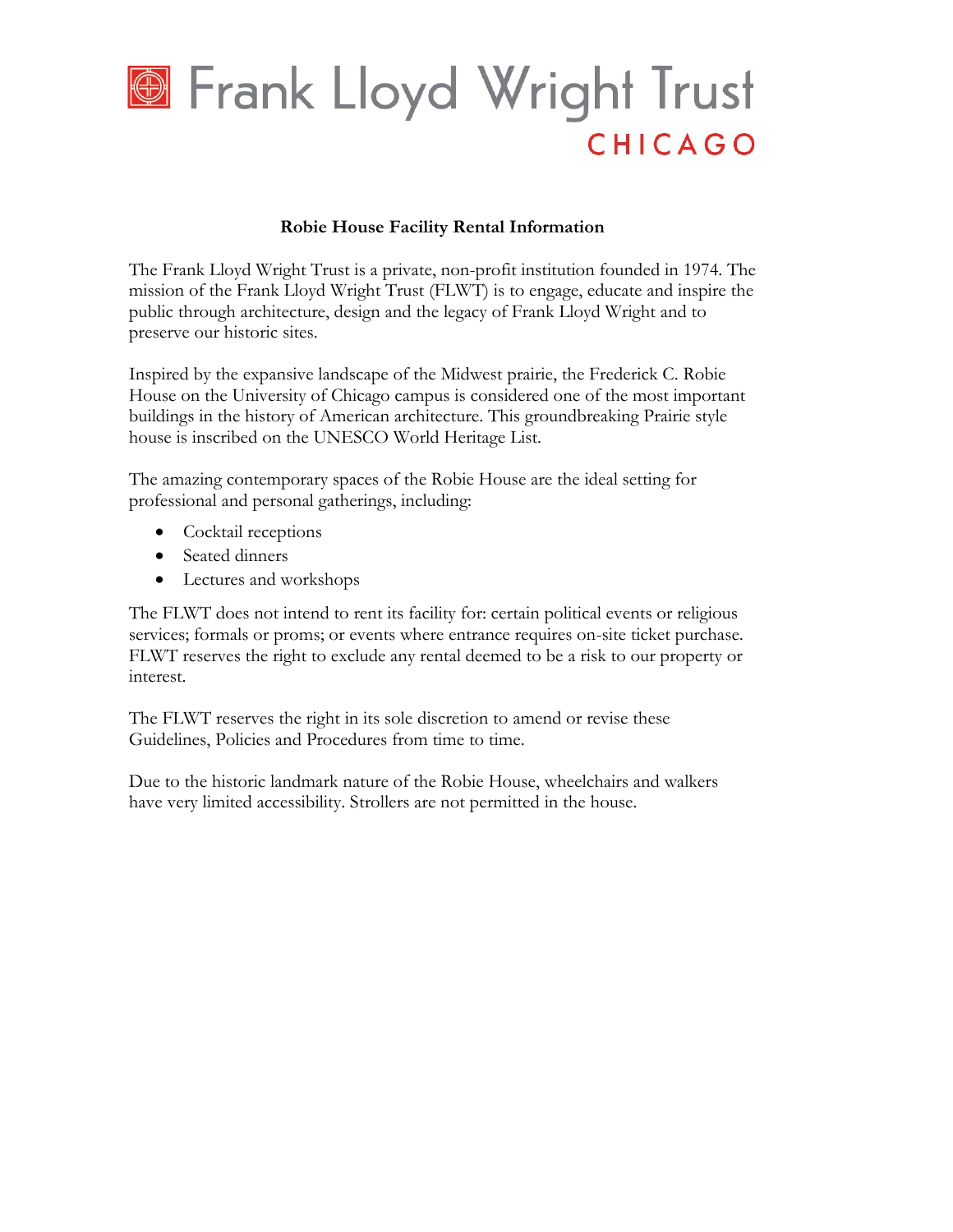## **Rental Options**

Location

Robie House 5757 South Woodlawn Avenue Chicago, IL 60637

Buffet-style Seated Dinner

- \$5,000 rental fee, includes Trust staff presence (some discounts may apply)
- Up to 3 hours
- Ground level only for dinner
- Capacity 40 guests

Cocktail Reception (food limited to ground floor and main floor kitchen)

- \$5,000 rental fee, includes Trust staff presence (some discounts may apply)
- Up to 2 hours
- Food limited to ground floor and main floor kitchen
- Capacity 60 guests
- Alternatively, arrange an intimate Twilight Tour with reception

Lecture/Workshop/Symposium/Discussion Group

- \$600 rental fee
- $\bullet$  Up to 2 hours
- Capacity 16-40 guests

Additional Options

The Robie gift shop may be open for guests during events for an additional \$100 fee. Individual gifts for guests and table adornments in a quantity of four or more items may be pre-purchased from the Robie Shop at a 15% discount.

## **TOURS**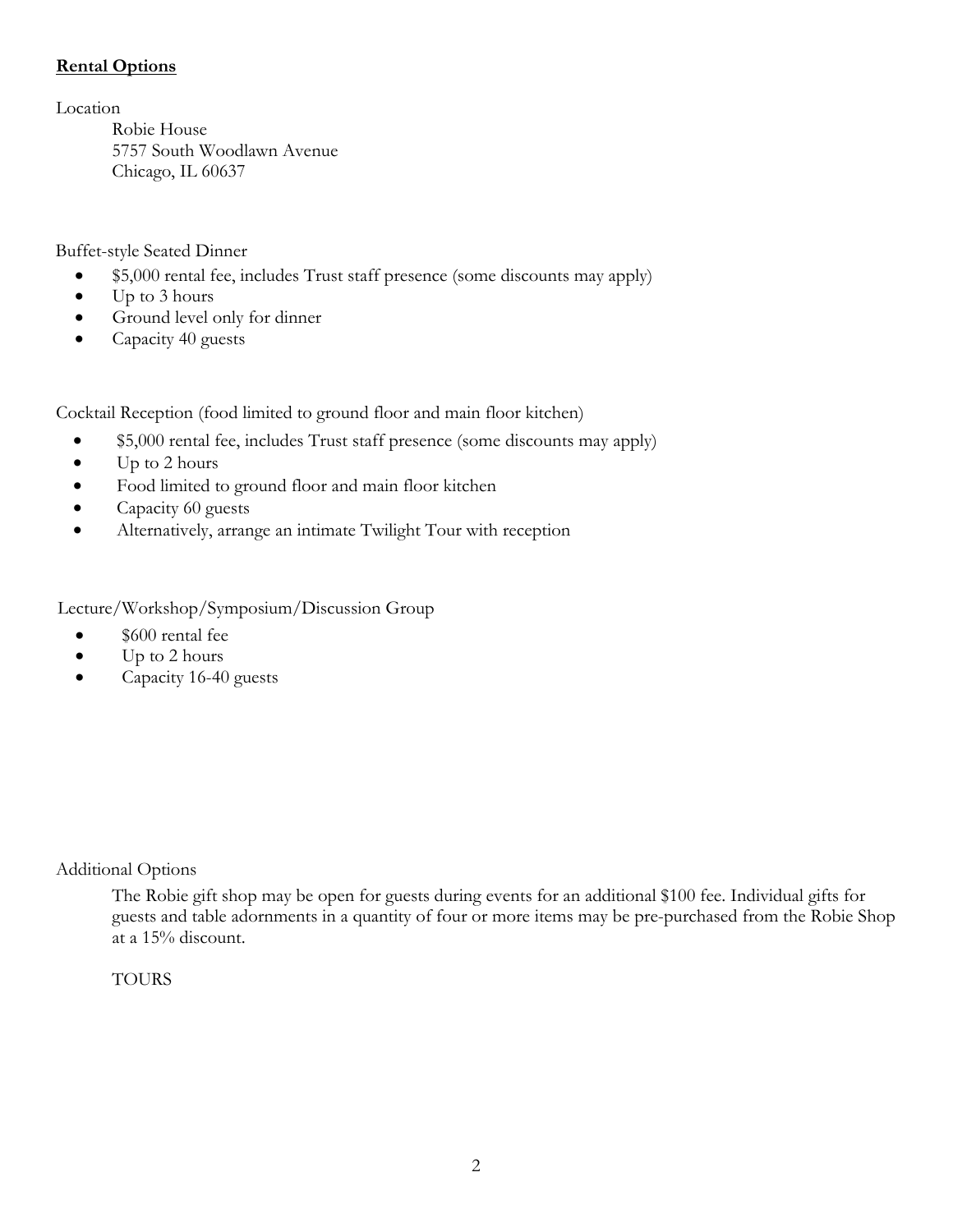## **Food and Beverage**

When hosting an event at the Robie House please choose from one of the approved caterers listed. In order to help with the preservation and restoration of the Robie House, some limitations have been placed on the type of food and drinks allowed in the building. Items which may stain the carpet or furnishings are not permitted in the Robie House including, but not limited to strawberries, cherries, red wine, coffee, etc. All of our approved caterers are aware of and able to comply with the limitations of the house. Our approved caterers will do their best to accommodate your every need. Food is only allowed on the ground floor.

Cash and self-serve bars are not permitted. Bartender must be present. All patrons consuming alcoholic beverages on the premises must be at least 21 years of age with proper identification present. Frank Lloyd Wright Trust staff reserve the right to refuse service to any patron we feel may be over served or not of legal age.

| Calihan Catering                              | <b>Entertaining Company</b>     |
|-----------------------------------------------|---------------------------------|
| 833 W. Haines                                 | 1640 W. Walnut                  |
| Chicago, IL 60642                             | Chicago, IL 60612               |
| Phone: 312-587-3553                           | Phone: 312-447-8344             |
| Fax: 312-587-3522                             | Fax: 312-829-2812               |
| Contact: John Calihan                         | Contact: Kenneth Woodman        |
| johnc@calihancatering.com                     | Kenneth@entertainingcompany.com |
| www.calihancatering.com                       | www.entertainingcompany.com     |
| Jewell Events Catering                        | La Petite Folie                 |
| 424 N. Wood Street                            | 1504 E. 55 <sup>th</sup> Street |
| Chicago, IL 60622                             | Chicago, IL 60614               |
| Phone: 312-374-8203                           | Phone: 773-684-8882             |
| Fax: 312-829-9791                             | Contact: Mary Mastricola        |
| Contact: Ashleigh Holt                        | mmastricol@aol.com              |
| $\text{aholt}(\hat{\omega})$ georgejewell.com | www.lapetitefolie.com           |
| www.jewelleventscatering.com                  |                                 |
| Paramount Events                              |                                 |
| 1932 W. Lake Street                           |                                 |
| Chicago, IL 60612                             |                                 |
| Phone: 773-880-8044                           |                                 |
| Contact: Arianna Favia                        |                                 |
| afavia@paramounteventschicago.com             |                                 |
| www.paramounteventschicago.com                |                                 |
|                                               |                                 |

The Frank Lloyd Wright Trust does not provide linens or utensils.

Inquire about table and chair needs. The Trust has a limited selection.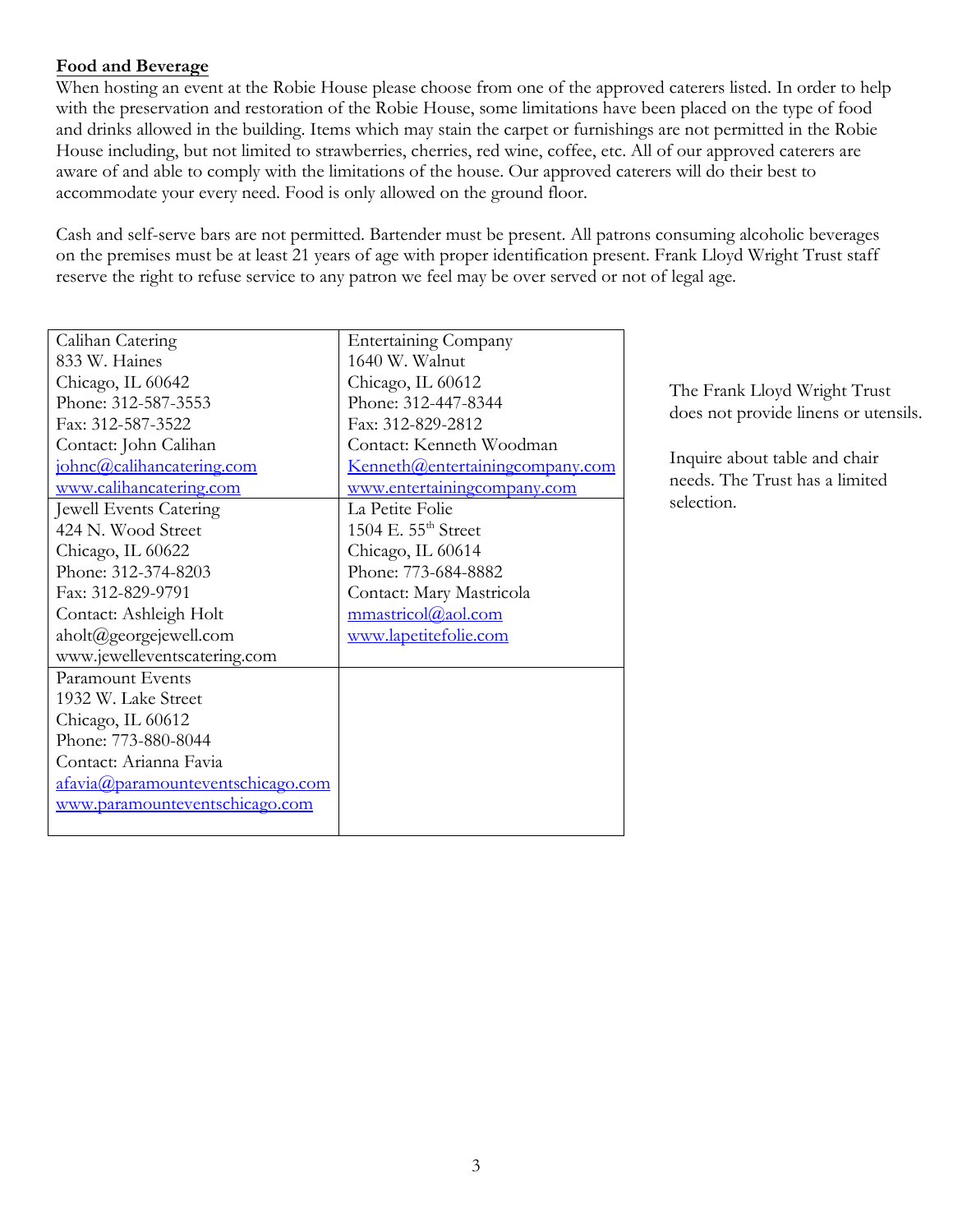## **Guidelines and Restrictions**

#### **Decorations**

To protect the integrity of the Robie House and the safety of visitors and guests, the FLWT must approve all decorations prior to the rental set-up. Placement of decorations must be coordinated with the FLWT Group Tours and Facility Rentals office. The final set-up is due ten (10) business days prior to the event. Decorations for special events may be delivered the day of the event and must be picked up the next day by 10AM. FLWT is not responsible for any items left following an event.

All décor and signs must be free standing. Signs attached to walls, ceilings or furniture is not permitted. The hanging of large signs or banners on the outside of the Robie House is not permitted.

Fresh cut flowers and dried floral decorations and arrangements are permitted; however, live potted plants (soil/dirt) are not permitted because of possible staining and/or infestations.

Open flames are not permitted within the Robie House. LED flameless tea lights are the only type of candles that can be used.

Confetti, glitter, feathers, rice, birdseed, balloons and bubbles are not permitted under any circumstances.

Any clean-up that is beyond normal wear and tear, or damages, will be charged to the client.

## **Entertainment**

All musical entertainment should be approved by the Group Tours and Facility Rentals office. Music will be limited to acoustic instruments with an ensemble of a quartet or smaller.

### **Photography**

All photographs must be for personal, non-commercial use only. Photographs may not be published, sold, reproduced, transferred, distributed or otherwise commercially exploited in any manner whatsoever. FLWT reserves the right, at its sole discretion, to withhold and/or withdraw permission to photograph.

#### **Invitations, Printed Material, Advertising and Media**

If referring to or illustrating the Robie House in any printed materials, advertising or media, the contents of all printed materials related to an event, including invitation copy, programs, promotional material and press releases must be submitted to FLWT prior to printing for approval. The Group Tours and Facility Rentals office will provide the final approval of all material. Please allow sufficient time for these approvals; a minimum of seven (7) days prior to printing deadline is required. Some printed materials may require the following disclaimer: "The views and opinions of this organization do not necessarily reflect the views and opinions of the Frank Lloyd Wright Trust."

#### **Deliveries**

All deliveries and pick-ups are processed through the Group Tours and Facility Rentals office in cooperation with the Operations Manager at the Robie House. Deliveries for your rental may be delivered the day of your rental. Your items must be picked up the next day following your event by 10AM. The FLWT is not responsible for loss or damage to property left on-site.

#### **Set-up/Breakdown**

Set-up for any special event held in the evening will not begin until after the last tour of the day is complete (tour schedule varies seasonally). Set-up may not interfere with FLWT guests at any time. The final layout for the rental is required ten (10) days prior to the event. After this point no changes may be made. Fire code and policy requires at least a six (6) foot wide pathway on either side of the room and a four (4) foot aisle down the middle. No emergency exits can be blocked at any time. Persons associated with any special event may arrive early, with Group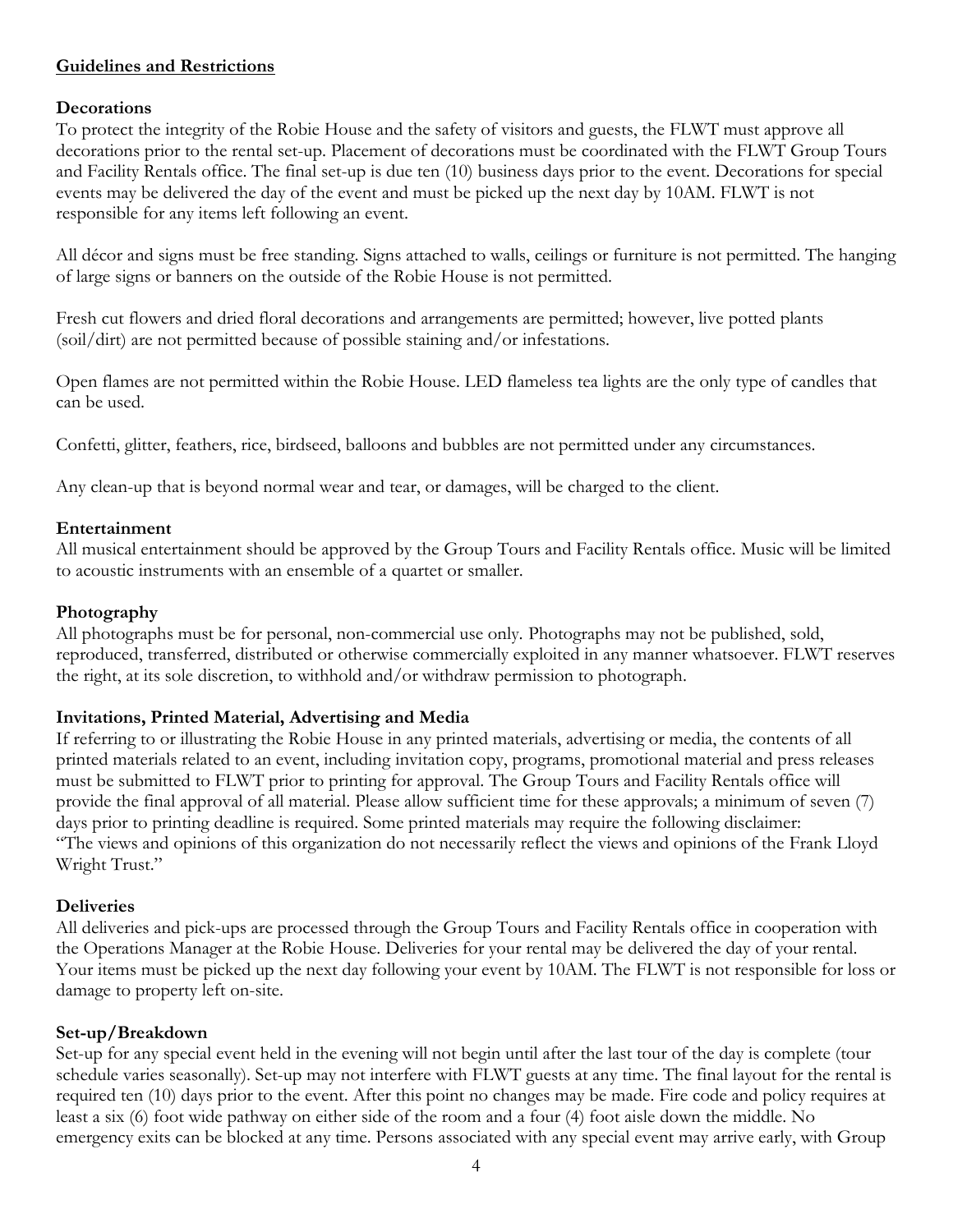Tours and Facility Rental office's consent, to oversee or assist with the set-up, greeting guests or for any other appropriate reason. The doors of the Robie House are always locked and can only be opened by a designated staff member or volunteer. It is the responsibility of the rental organizer to communicate this information to early arrivals.

Breakdown must occur immediately following the event and all rental items and decorations must be removed from the event area(s) at that time. Guests and caterers are responsible for cleanup: due to limited storage space, FLWT reserves the right to dispose of any items left on site one (1) business day after the rental (also see Deliveries section).

All equipment must be placed so it will not endanger the art glass, furnishings, carpets, etc. No equipment, tables, chairs, etc. may be within six (6) feet of art glass.

## **Security and Staffing**

Staffing is required for all uses of the Robie House and will be provided by the FLWT. Any event includes a required minimum of 2 staff members. Based on the number of persons at your event additional staffing and/or security personnel may be required for your event. An additional charge of \$25.00 per hour for each additional staff person will be charged to your rental.

Up to 40 guests  $-2$  staff members  $41-60 - 3$  staff members

Staff will be available to talk about the house and answer questions if desired.

# **Smoking**

The FLWT is smoke-free. There is no smoking allowed in the Robie house or on the FLWT grounds.

## **Liability**

Organizations and individuals must assume full financial responsibility for any damage to or loss of Frank Lloyd Wright Trust's property occurring during the use of the Robie House, and for any personal injury that may occur during, or as a result of such use.

Both the applicant and the caterer must furnish "event" liability insurance at least 21 days prior to use. A certificate of insurance must be furnished, showing personal liability coverage with a single limit of \$1,000,000 per occurrence for bodily and property damage. The Trust shall be listed as certificate holder on the certificate of insurance. In addition, proof of dram shop insurance must be supplied by the caterer to the Trust 21 days prior to the event.

## **Reservations/Deposits/Payment**

A tentative available date for your event does not confirm your reservation. A tentative reservation will be held for 14 days and then will be released, unless a rental agreement is pending. A contract will be sent when a tentative reservation has been selected.

A reservation will only be considered confirmed when the FLWT receives a non-refundable deposit of \$500 and a signed contract agreeing with FLWT Guidelines, Policies and Procedures for Rental Events. The deposit must be received within 14 days of receiving the contract. All rental fees must be paid in full no later than thirty (30) days prior to the event date. Along with the full payment, a \$1,000 refundable security deposit is required. This deposit will be refunded to you 30 days after your event, providing no damage has occurred and all FLWT related costs are paid.

A single contact person must be designated in all matters regarding event arrangements. The designee indicated on the signed agreement can only make changes to the rental. All changes to original contracts must be made in writing